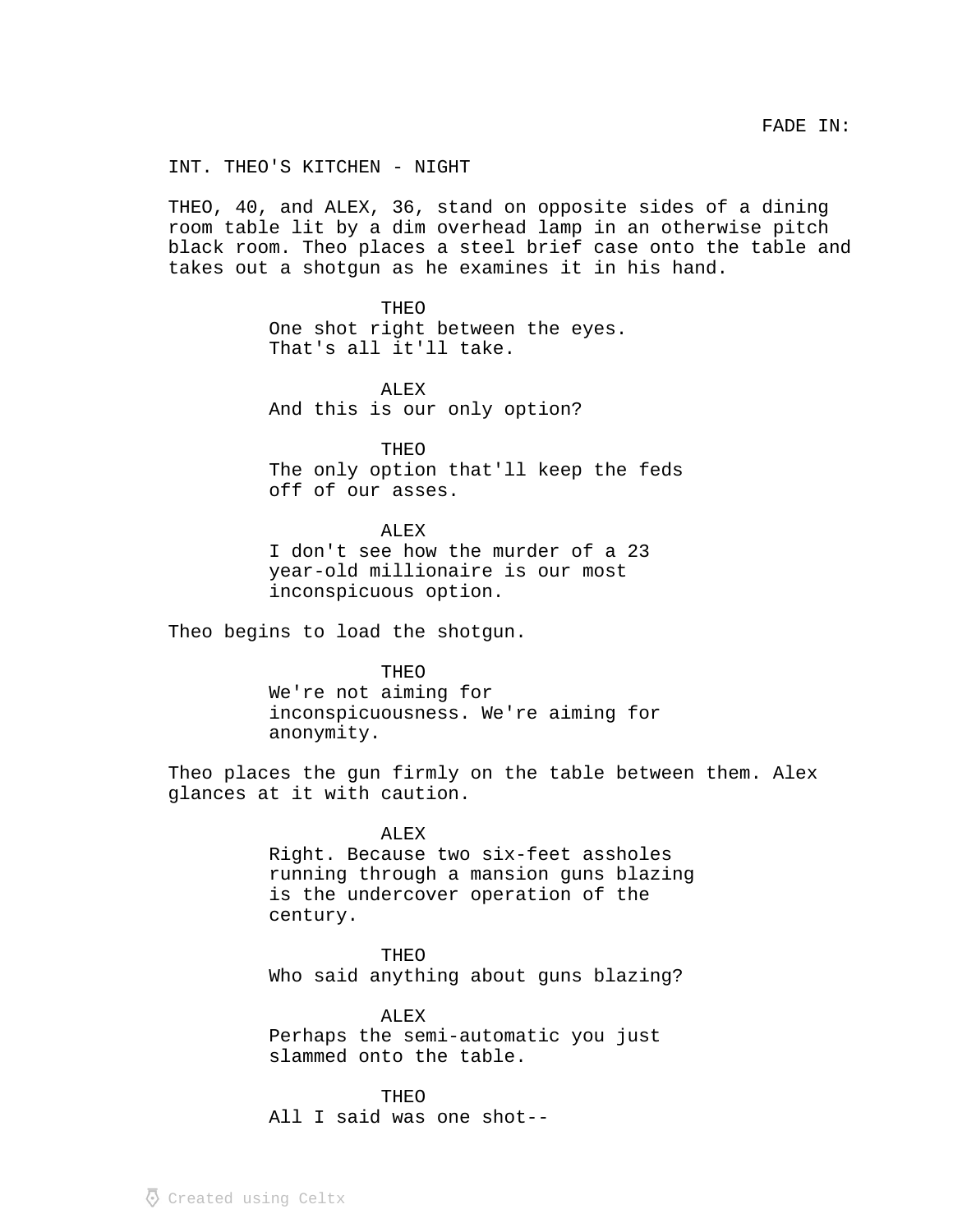Alex leans closer to Theo across the dining room table.

ALEX How would Lisa and Nate feel about being raised by a murderer? How would boy feel? my

Theo leans in closer to Alex too.

THEO

Better question is how would they feel knowing that their dad is the reason for their lifelong financial security?

A moment of silence.

ALEX So you think you can buy your way out of homicide with your own children?

**THEO** Kids believe anything if you frame it the right way.

ALEX If only law enforcement also worked like that buddy.

THEO Why do my kids even have to know? Who says I have to tell them?

Alex takes a few steps away from the table, hands on his hips while looking down onto the floor.

> **ALEX** So they're going to be raised by a murderer and a compulsive liar?

## THEO

Don't pretend as if most murderers aren't already compulsive liars to begin with.

ALEX So you admit you check both boxes then.

Theo does not acknowledge this comment in any way.